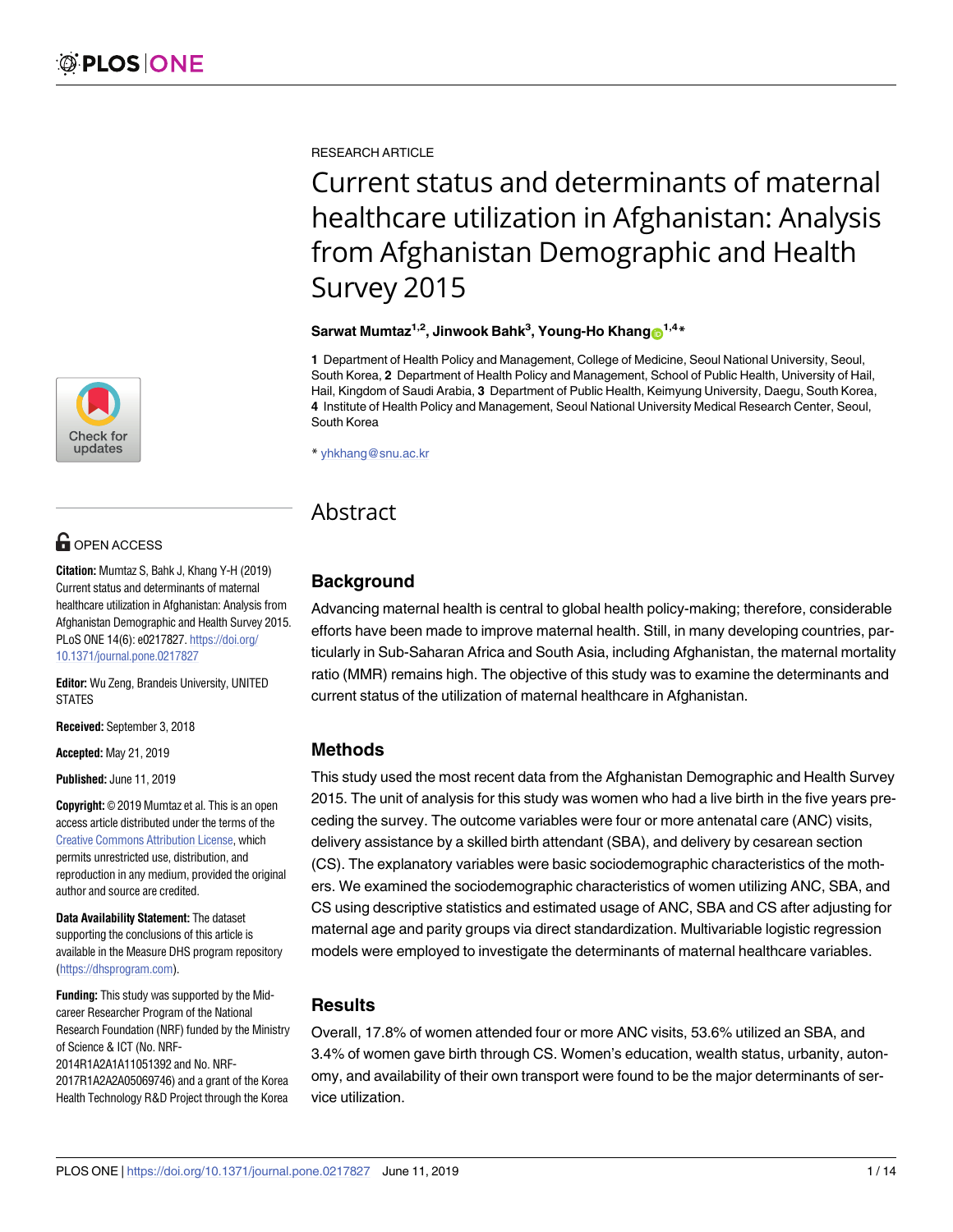<span id="page-1-0"></span>Health Industry Development Institute (KHIDI), funded by the Ministry of Health & Welfare, Republic of Korea [grant number: HI18C0446] to YHK. The funders had no role in study design, data collection and analysis, decision to publish, or preparation of the manuscript.

**Competing interests:** The authors have declared that no competing interests exist.

#### **Conclusions**

This study underscores low utilization of maternal healthcare services with wide disparities in Afghanistan and highlighted the need for an adequate health strategy and policy implementation to improve maternal healthcare uptake.

## **Introduction**

Advancing maternal health is central to global health policy-making; therefore, considerable efforts have been made to improve maternal health, resulting in a remarkable decline in the maternal mortality ratio (MMR) from 385 to 216 deaths per 100,000 live births between 1990 and 2015 worldwide [[1](#page-11-0)]. The global burden of maternal deaths is still high in many developing countries, particularly in Sub-Saharan Africa and South Asia [\[2\]](#page-11-0). More than 250,000 women died during pregnancy in 2015; mostly from preventable causes ranging from sepsis and eclampsia to obstructed labor and severe bleeding. These deaths could have been avoided if those women had access to maternal healthcare services, such as antenatal care (ANC), skilled birth attendant (SBA), and emergency obstetric care [[2\]](#page-11-0). Access to high-quality maternal healthcare irrespective of economic position and social group is the right of every woman around the globe [\[3\]](#page-11-0). Empirical evidence suggests that many developing countries, including Afghanistan, have a persistently high burden of maternal mortality with huge regional and wealth disparities in maternal healthcare utilization [\[2](#page-11-0), [4](#page-11-0), [5\]](#page-11-0).

Afghanistan is a low-income country located in South-Central Asia that has been overwhelmed by wars for decades and is well known for poverty, political instability, a devastated health infrastructure, conflicts, violence, and geographical barriers. As a result, the country's healthcare system is combating several sociodemographic and health challenges, ranging from a high fertility rate and low life expectancy in general to high maternal and child-related morbidity and mortality [\[6](#page-11-0)]. Although the MMR declined in Afghanistan from 1340 in 1990 to 396 in 2015, Afghanistan remains among the three countries outside the Sub-Saharan African region with the highest MMR in the world. The other two countries are Yemen (with 385 per 100,000 live births) and Haiti (with 359 per 100,000 live births) [\[7](#page-11-0)]. Studies suggest that socioeconomic and demographic factors play an important role in the accessibility, availability, and affordability of maternal healthcare services  $[8-12]$  $[8-12]$  $[8-12]$ . Therefore, monitoring the status and determinants of utilization of maternal healthcare may facilitate the continuous improvement of health systems and the development of equity-oriented policies.

ANC, SBA (doctors, nurses, and midwives), and the availability of emergency obstetric care are important components of basic maternal healthcare that can help reduce maternal and child mortality and provide the opportunity to pregnant women to have a safe childbirth [[13](#page-12-0)]. ANC visits are crucial for ensuring best health outcomes for both mothers and children. Early and timely ANC visits provide the opportunity to detect any associated disease in women during pregnancy (e.g., anemia, eclampsia, gestational diabetes). The WHO recommended at least eight antenatal visits in new guidelines in 2016 for a positive experience and quality of life throughout the duration of pregnancy [\[14\]](#page-12-0). The term 'skilled birth attendant' was defined by a joint statement by the WHO/UNFPA/UNICEF/ World Bank in 1999 as "exclusively the people with midwifery skills (for example, doctors, midwives, nurses) who have been trained to proficiency in the skills necessary to manage normal deliveries and diagnose, manage or refer complications'. The significance of having a skilled attendant at delivery has been reported in a number of studies, yet many women in developing countries deliver outside the health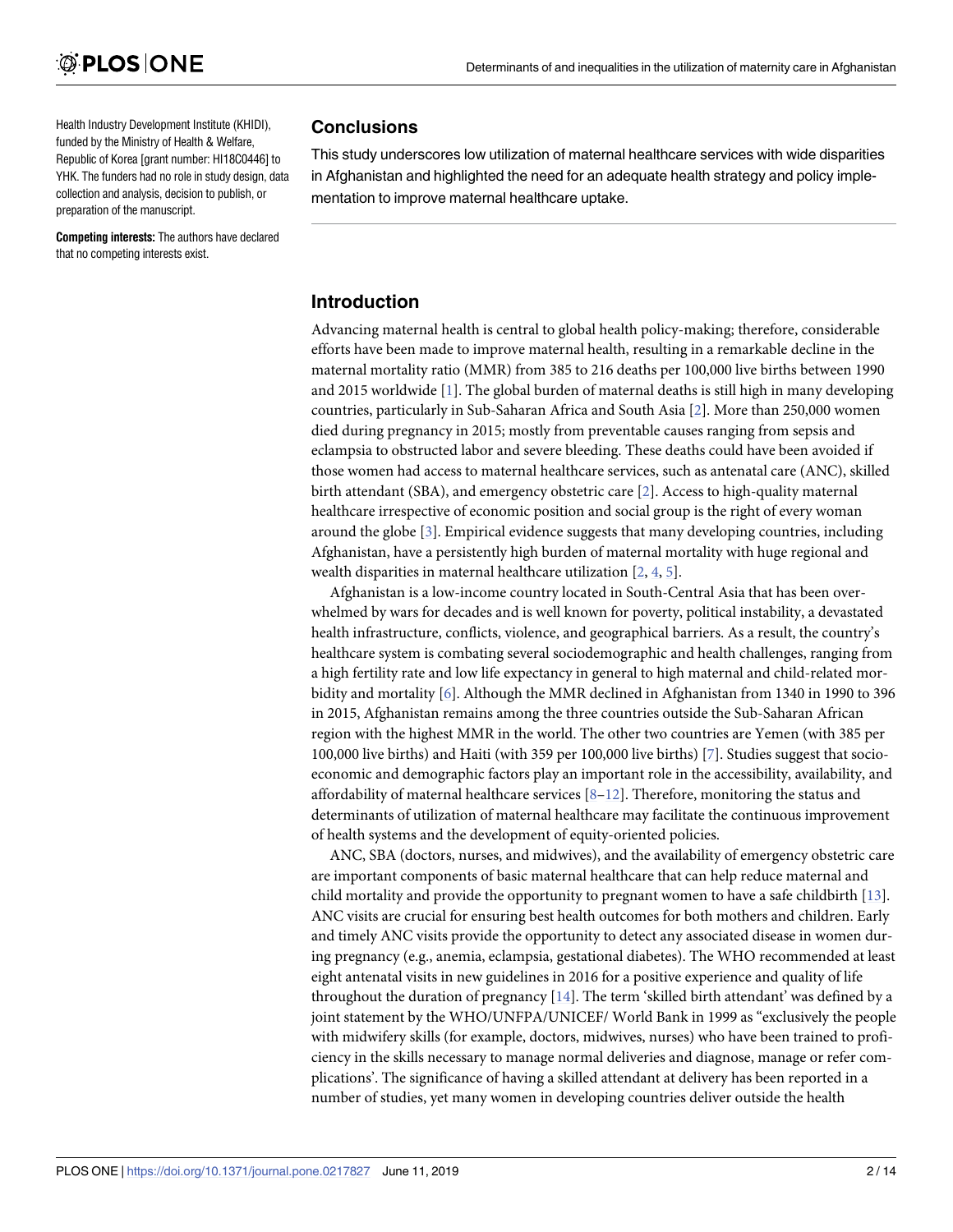<span id="page-2-0"></span>facilities without a skilled attendant at childbirth [[15](#page-12-0)]. Similarly, the emergency obstetric care like cesarean section is not accessible to all pregnant women in developing countries [[16](#page-12-0)]. Evidences show that proper utilization of quality maternal healthcare is associated with improved maternal and neonatal outcomes in Afghanistan [\[5](#page-11-0)[,17\]](#page-12-0). Therefore, there is a strong need to explore the possible factors that determine the maternal healthcare utilization. A number of studies have demonstrated various socioeconomic and regional factors in maternal healthcare utilization in Afghanistan  $[17-19]$ . However, these studies were largely based on a previous mortality survey or used single measures, such as education, area of residence, region, and wealth quintile. To explore the determinants of coverage of maternal healthcare, it is essential to understand the social, demographic, and structural factors associated with maternal healthcare utilization. This study aimed to analyze the data from the most recent, standardized Afghanistan Demographic and Health Survey (AfDHS) 2015, to explore the current status of utilization maternal healthcare; ANC, SBA, and cesarean section (CS) using a broad range of sociodemographic indicators, including women's autonomy, in an effort to inform equitable policies and strategies to end preventable maternal mortality.

## **Methods**

#### **Data**

This study used data from the 2015 AfDHS, a nationally representative survey conducted by the Central Statistics Organization and Ministry of Public Health Afghanistan, publicly available at [https://dhsprogram.com](https://dhsprogram.com/). We downloaded the data after obtaining permission from the Demographic and Health Survey (DHS) team. The AfDHS is one of many globally authorized and publicly available DHS surveys in developing countries, funded and supported by the United States Agency for International Development. The AfDHS is the first standard demographic and health survey in the country, and collected information on a broad range of basic demographic and health indicators such as family planning, maternal and child health, the nutritional status of women and children, and knowledge and attitudes about HIV/AIDS and domestic violence. This survey employed a stratified two-stage sample design to facilitate estimates of the selected indicators at the national level, including urban areas, rural areas, and provinces. The first stage involved selecting 950 clusters (260 in urban areas and 690 in rural areas), whereas the second stage involved systematic sampling of households from a list of households in each of the sample clusters for a total sample size of 25,650 households. All evermarried women aged 15–49 in the selected households were eligible for an interview. A total of 30,434 eligible women were identified for an interview. Of these, 29,461 women were successfully interviewed, with a response rate of 97%. These women were asked questions about healthcare utilization, family planning, breastfeeding, vaccination, and domestic violence, along with sociodemographic characteristics.

The unit of analysis for this study was women who had a live birth in the five years preceding the survey. This yielded a total of 19,642 women. Our analysis was restricted to the most recent live birth. We calculated sampling weights to adjust for differences in the probability of selection and interview among respondents.

#### **Outcome variables**

The outcome variables for this study were four or more ANC visits, delivery assistance by an SBA, and delivery by CS. Although, WHO recommended at least 8 ANC visits in new guidelines in 2016, we selected 4 or more ANC visits as our outcome variable for the study because we used 2015 DHS survey that conducted the data during five years preceding the survey. We coded ANC visits for the last delivery as '1' if a woman reported four or more visits and '0' for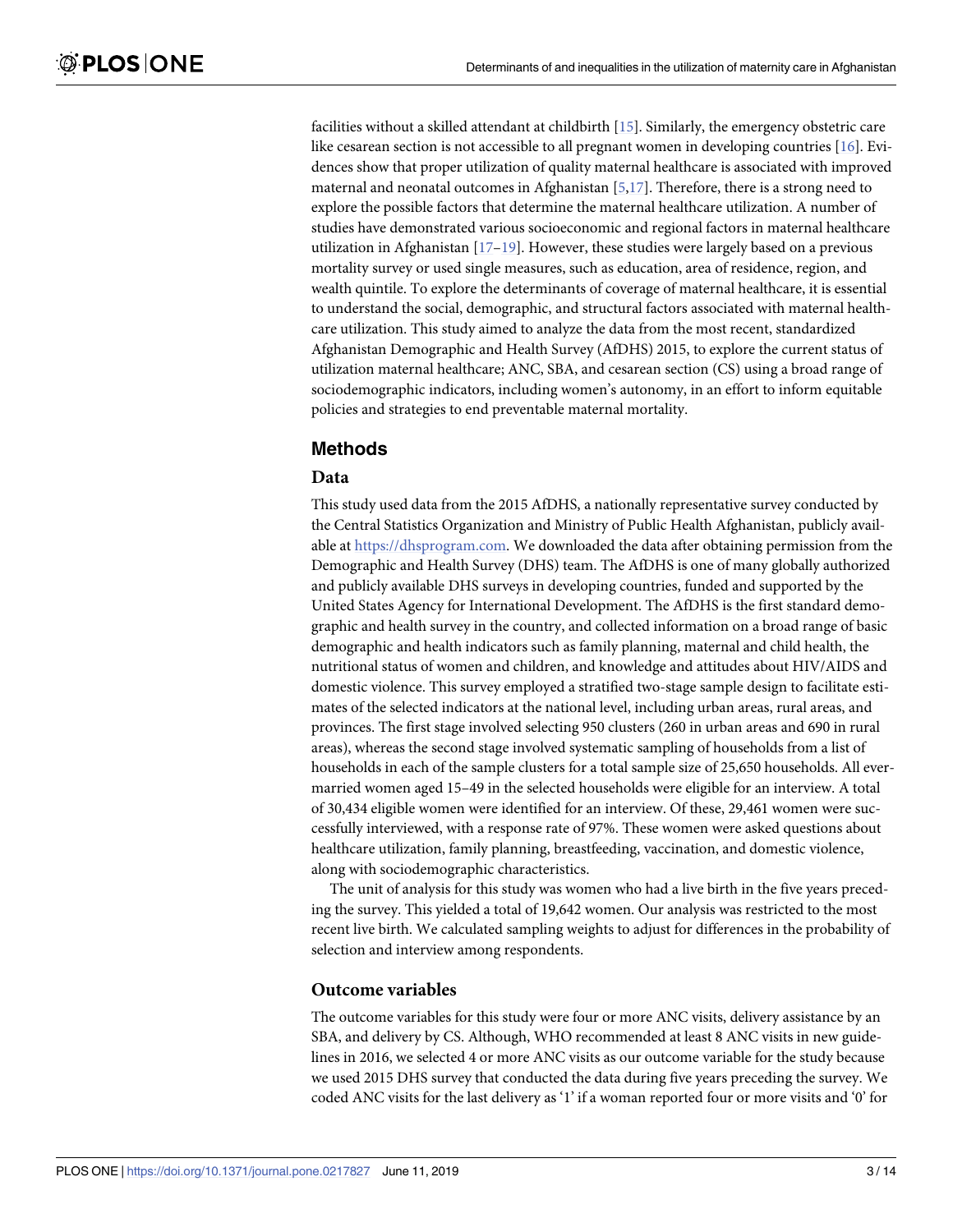<span id="page-3-0"></span>less than four visits. The SBA variable referred to delivery assistance provided by a doctor, midwife, or nurse. SBA was investigated in the 2015 AfDHS for each birth through the question 'Who assisted with the delivery of child (NAME)?'. If the baby was delivered by a doctor, nurse, or midwife, then the SBA variable was coded as 'yes', otherwise as 'no'. The last outcome variable of our study was delivery by CS. The mode of delivery was assessed with the question 'Was (NAME) delivered by cesarean, that is, did they cut your belly open to take the baby out?'. The response was a dichotomous variable, with 1 for 'yes' and 0 for 'no'.

#### **Explanatory variables**

We selected the explanatory variables based on literature review on the determinants of maternal healthcare utilization (4,21,35,37,40,43). However, we used only those variables which were available in the 2015 AfDHS. The selected independent variables were the sociodemographic characteristics of the mothers: maternal age, parity, level of education for both mother and father, women's current working status, urbanity (urban/rural residence), region (provinces), the availability of their own transport (car/truck), women's decision-making authority on their husband's earnings (women alone or jointly with their husband), and wealth index. The wealth index used for this study was constructed by the DHS team using household assets, ranging from the ownership of a television, bicycle, or car to housing characteristics, flooring materials, source of drinking water, and sanitation facilities. On the basis of this information, households were given scores. These scores were derived through principal component analysis. Then, wealth quintiles were composed by assigning these scores to each household member, dividing the distribution into five equal categories, corresponding to the poorest, poorer, middle, richer, and the richest groups [[20](#page-12-0)].

#### **Statistical analysis**

We first examined the sociodemographic characteristics of women utilizing ANC, SBA, and CS using descriptive statistics. We calculated sampling weights in order to adjust for the differences in the probability of selection and interview among respondents. We estimated usage of ANC, SBA and CS after adjusting for five-year maternal age and parity groups via direct standardization. Total samples were used as the reference population in the direct standardization. We employed multivariable logistic regression of ANC, SBA, and CS after adjusting for sociodemographic variables. The results of the multivariable logistic regression analyses are reported as odds ratios (ORs) with 95% CIs adjusted for maternal age, parity, women's education, women's working status, wealth index, urbanity, women's autonomy, and transport availability. The father's education was not included in the simultaneously adjusted model, considering the multicollinearity with women's education. Region was not included in the logistic regression, since some categories of these variables had small sample sizes. We considered that urbanity and other socioeconomic factors reflected aspects of regional characteristics. All analyses were performed using SAS statistical software version 9.4 (SAS Institute Inc., Cary, NC, USA).

#### **Ethical approval**

This study was based on publicly available secondary data from standard DHS survey that has been reviewed and approved by the ICF International Institutional Review Board, and informed consent was already obtained from the respondents during the survey. We obtained permission from the DHS program to use the data for this study thus no further ethical approval was required.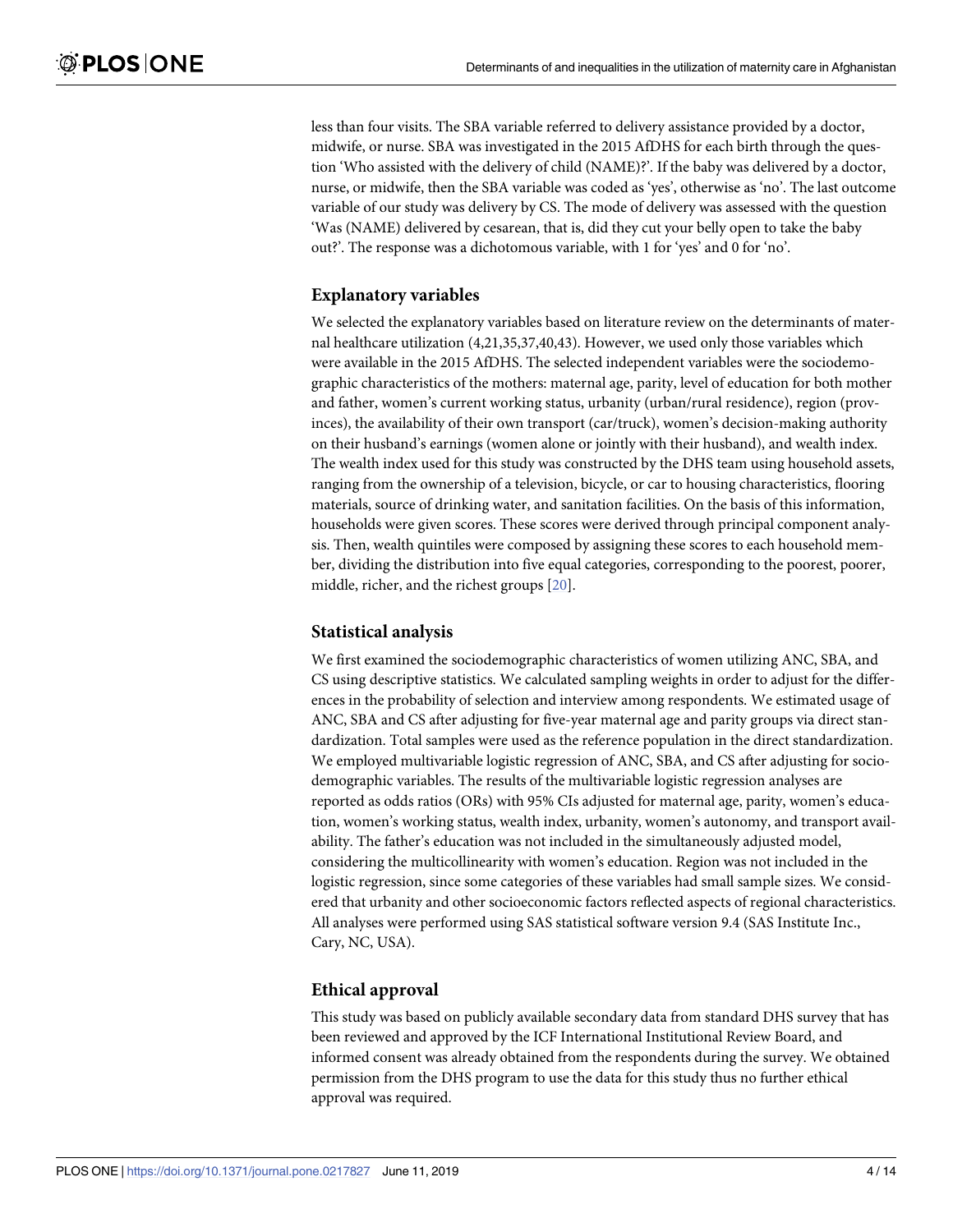#### <span id="page-4-0"></span>**Results**

[Table](#page-5-0) 1 shows the percent distribution of sociodemographic characteristics of women aged 15 to 49 years who had a live birth in the five years preceding the AfDHS 2015, and the use of maternal healthcare (ANC, SBA, and CS) for their most recent birth. Among 19,642 women, 54% were in their 20s and 83% had no formal education, while 21% of their husbands were educated at the secondary level. Only 31% of women had the autonomy to decide alone or jointly with their husbands about how to spend the husband's earnings. Approximately 15% of mothers had one child, 33% had four to six children, and almost 19% had more than seven children. Three-quarters of women lived in rural areas and 19% resided in the northern region. Only 11% of women were currently working, and 14% had their own transport. [Table](#page-5-0) 1 also presents the percent distribution of women aged 15 to 49 years who had a live birth in the five years preceding the AfDHS 2015, who utilized maternal healthcare (ANC, SBA, and CS) for their most recent birth, according to their sociodemographic characteristics. Of the total of 19,642 women, 17.8% had attended four or more ANC visits, 53.6% had received delivery assistance from an SBA, and 3.4% gave birth through CS for their most recent delivery. Women with an age group 40–49 years had less usage of four or more ANC visits and SBA at childbirth. No major differences according to age group were observed in the utilization of CS. The proportions of women utilizing ANC, SBA, and CS were somewhat higher (22.6%, 66.1%, and 5.1%, respectively) for the first birth than for subsequent births. The utilization of ANC, SBA, and CS increased with the educational level of both women and their husbands. Women with the highest level of education had relatively high rates of ANC (52.4%), SBA (97.5%), and CS (12.3%). Likewise, maternal healthcare utilization was more common in the richest group. Rural disadvantages in the use of ANC, SBA, and CS were also found. Approximately 32% of urban women reported four or more ANC visits, while only 13.6% of rural women did so. Similarly, the rate of SBA was 81.0% in urban areas and 45.3% in rural areas. A similar pattern was found in the utilization of CS: 8.2% of total deliveries in urban areas were conducted by CS, while only 1.9% of total deliveries were by CS in rural areas. Regional and ethnic disparities in maternal healthcare usage were also found. Higher rates of ANC, SBA, and CS (33.1%, 79.0% and 8.9%, respectively) were seen in the capital region, whereas the lowest rates of ANC (5.5%), SBA (34.9%), and CS (1.3%) were found in the southern, western, and southeastern regions, respectively.No remarkable differences were observed in the utilization of maternal healthcare in working and non-working women. Women with their own transport showed more utilization of ANC, SBA and CS (20%, 68.0% and 5%, respectively). Similarly, women with more autonomy regarding their husband's earnings had a greater tendency to receive ANC (23%), SBA (59%) and CS (4.5%).

[Table](#page-7-0) 2 presents the maternal age- and parity-adjusted rates of ANC, SBA, and CS. In general, the patterns according to sociodemographic factors are similar to those presented in [Table](#page-5-0) 1. The highest rates of the outcome variables were seen in women with a higher educational level and those in the richest wealth quintile. Similarly, higher rates of ANC, SBA, and CS were observed among urban-living women than among rural-living women. Further, the extent of access to maternal healthcare showed wide regional and ethnic disparities. Utilization of ANC, SBA, and CS differed according to women's autonomy, while only the SBA rates significantly differed by the ability of their own transport.

[Table](#page-8-0) 3 presents crude and adjusted ORs and associated (95% CIs) of the multivariable logistic regression analysis. In the model, adjusted odds ratios were obtained by simultaneously adjusted for maternal age, parity, women's education, women's working status, wealth index, urbanity, women's autonomy, and transport availability. We found that maternal age and parity were independently associated with maternal healthcare utilization after adjusting for other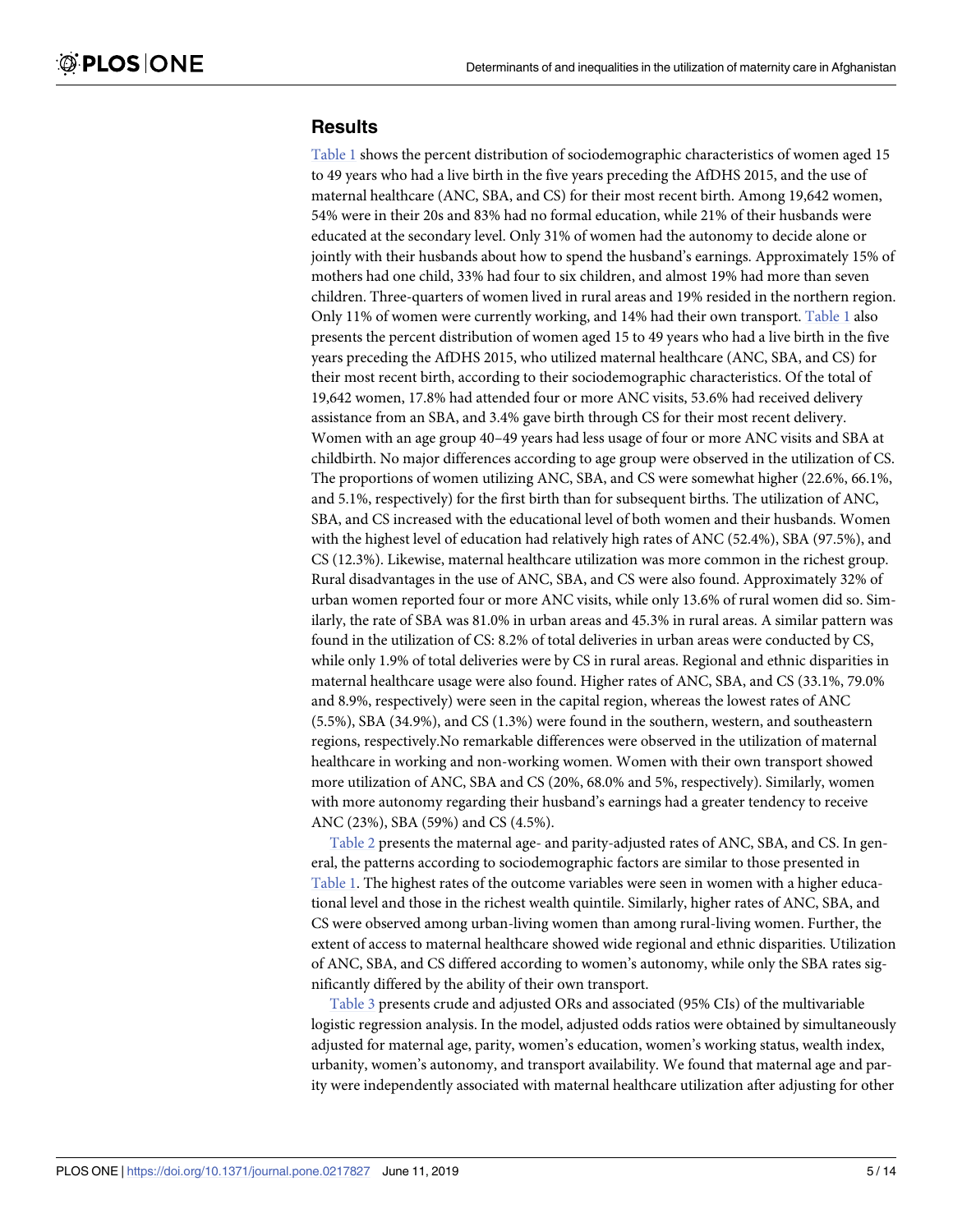| Sociodemographic              | Total  |         | $ANC^*$ |      | $SBA**$ |      | $CS***$ |      |
|-------------------------------|--------|---------|---------|------|---------|------|---------|------|
| Characteristics               | Number | $\%$    | Number  | $\%$ | Number  | $\%$ | Number  | %    |
| Women's age (years)           | 19,642 | 100.0   | 3494    | 17.8 | 10,530  | 53.6 | 665     | 3.4  |
| $15 - 19$                     | 856    | 4.4     | 155     | 18.1 | 464     | 54.2 | 35      | 4.0  |
| $21 - 24$                     | 4962   | 25.3    | 914     | 18.4 | 2861    | 57.7 | 128     | 2.6  |
| $25 - 29$                     | 5609   | 28.6    | 968     | 17.3 | 2982    | 53.2 | 203     | 3.6  |
| $30 - 34$                     | 3466   | 17.6    | 602     | 17.4 | 1774    | 51.2 | 94      | 2.7  |
| $35 - 39$                     | 2975   | 15.1    | 550     | 18.6 | 1619    | 54.4 | 133     | 4.5  |
| $40 - 44$                     | 1149   | 5.8     | 193     | 16.9 | 537     | 46.7 | 45      | 3.9  |
| $45 - 49$                     | 625    | 3.2     | 112     | 17.8 | 293     | 46.9 | 27      | 4.4  |
| Parity                        |        |         |         |      |         |      |         |      |
| $\mathbf{1}$                  | 2983   | 15.2    | 673     | 22.6 | 1972    | 66.1 | 151     | 5.1  |
| $2 - 3$                       | 6239   | 31.8    | 1129    | 18.1 | 3463    | 55.5 | 212     | 3.4  |
| $4 - 6$                       | 6583   | 33.5    | 1079    | 16.4 | 3301    | 50.1 | 190     | 2.9  |
| $7+$                          | 3837   | 19.5    | 613     | 16.0 | 1794    | 46.7 | 113     | 2.9  |
| Women's education             |        |         |         |      |         |      |         |      |
| No education                  | 16288  | 82.9    | 2390    | 14.7 | 7846    | 48.2 | 436     | 2.7  |
| Primary                       | 1596   | 8.1     | 434     | 27.2 | 1180    | 73.9 | 98      | 6.1  |
| Secondary                     | 1432   | 7.3     | 500     | 34.9 | 1187    | 82.9 | 91      | 6.4  |
| Higher                        | 326    | 1.7     | 171     | 52.4 | 317     | 97.5 | 40      | 12.3 |
| Husband's education           |        |         |         |      |         |      |         |      |
| No education                  | 11185  | 57.1    | 1584    | 14.2 | 4826    | 43.1 | 270     | 2.4  |
| Primary                       | 2867   | 14.6    | 504     | 17.6 | 1751    | 61.1 | 109     | 3.8  |
| Secondary                     | 4120   | 21.0    | 920     | 22.4 | 2841    | 69.0 | 179     | 4.4  |
| Higher                        | 1249   | 6.4     | 461     | 36.9 | 996     | 79.7 | 85      | 6.8  |
| Don't know                    | 158    | 0.8     | 17      | 10.7 | 70      | 44.5 | 5       | 3.0  |
| <b>Current working status</b> |        |         |         |      |         |      |         |      |
| Not working                   | 17383  | 88.9    | 3106    | 17.9 | 9271    | 53.3 | 558     | 3.2  |
| Working                       | 2168   | 11.1    | 371     | 17.1 | 1199    | 55.3 | 80      | 3.7  |
| Wealth index                  |        |         |         |      |         |      |         |      |
| Poorest                       | 3914   | 19.9    | 409     | 10.5 | 1026    | 26.2 | 44      | 1.1  |
| Poorer                        | 3966   | 20.2    | 453     | 11.5 | 1604    | 40.5 | 90      | 2.3  |
| Middle                        | 4020   | 20.5    | 579     | 14.4 | 1910    | 47.5 | 72      | 1.8  |
| Richer                        | 4057   | 20.7    | 797     | 19.7 | 2785    | 68.6 | 147     | 3.6  |
| Richest                       | 3685   | 18.8    | 1255    | 34.1 | 3204    | 86.9 | 311     | 8.5  |
| Urbanity                      |        |         |         |      |         |      |         |      |
| Urban                         | 4566   | 23.2    | 1444    | 31.7 | 3698    | 81.0 | 375     | 8.2  |
| Rural                         | 15076  | 76.8    | 2050    | 13.6 | 6832    | 45.3 | 290     | 1.9  |
| Region                        |        |         |         |      |         |      |         |      |
| Northern                      | 3737   | 19.0    | 809     | 21.7 | 2168    | 58.0 | 69      | 1.9  |
| North Eastern                 | 2665   | 13.6    | 427     | 16.0 | 1164    | 43.7 | 66      | 2.5  |
| Western                       | 3000   | 15.3    | 515     | 17.2 | 1048    | 34.9 | 81      | 2.7  |
| Central highland              | 422    | 2.1     | 84      | 19.9 | 158     | 37.5 | 12      | 2.8  |
| Capital                       | 3509   | 17.9    | 1157    | 33.1 | 2772    | 79.0 | 312     | 8.9  |
| Southern                      | 3249   | 16.5    | 180     | 5.5  | 1529    | 47.1 | 70      | 2.2  |
| South Eastern                 | 1451   | $7.4\,$ | 113     | 7.8  | 837     | 57.7 | 18      | 1.3  |
| Eastern                       | 1609   | 8.2     | 209     | 13.0 | 852     | 53.0 | 37      | 2.3  |

#### <span id="page-5-0"></span>[Table](#page-4-0) 1. Utilization of ANC visits, SBA and CS according to sociodemographic characteristics, among respondents  $(N = 19,642)$ .

(*Continued*)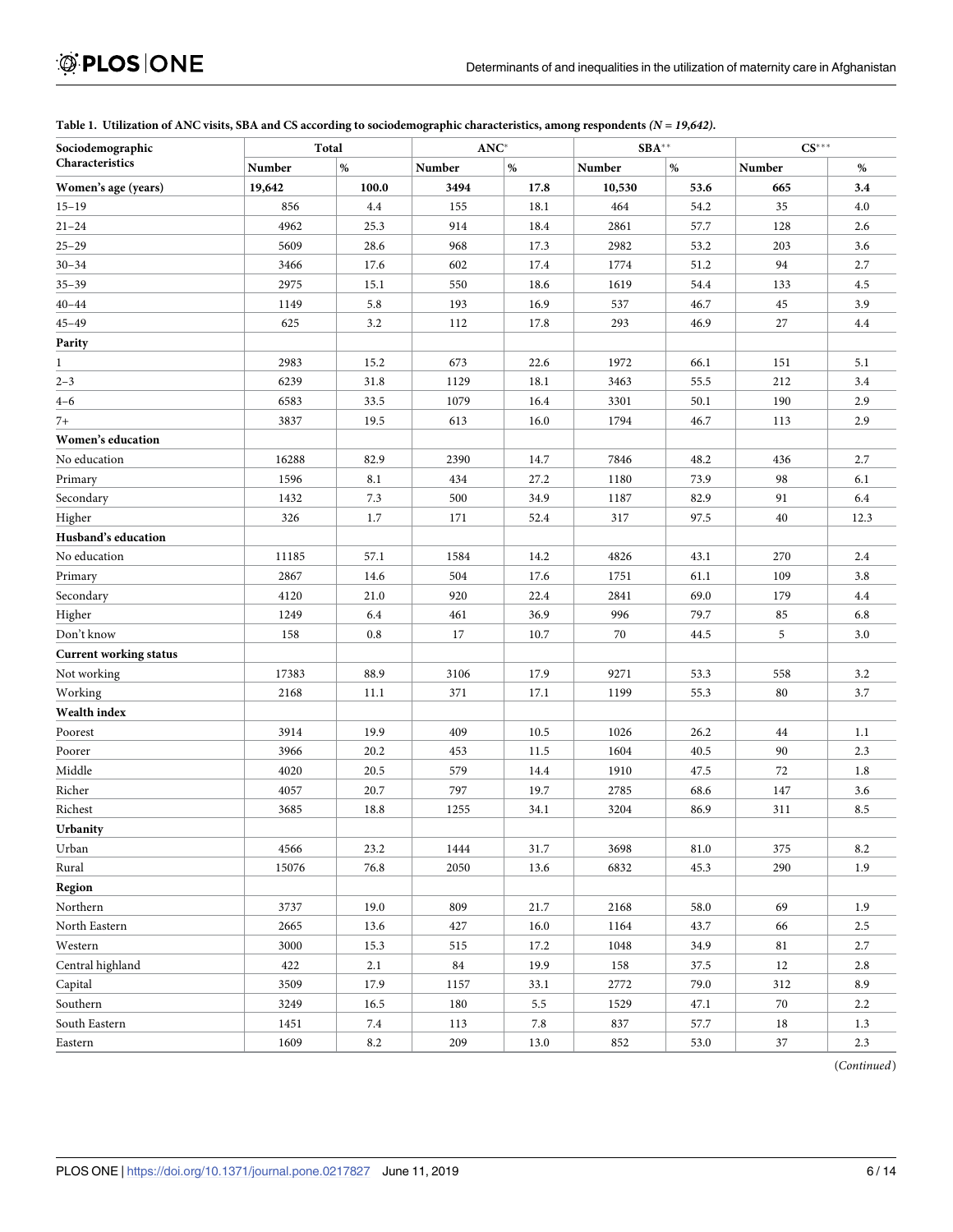#### <span id="page-6-0"></span>**Table 1.** (Continued)

| Sociodemographic<br>Characteristics                 | Total  |               | $ANC^*$ |      | $SBA^{**}$ |      | $CS***$       |     |
|-----------------------------------------------------|--------|---------------|---------|------|------------|------|---------------|-----|
|                                                     | Number | $\frac{9}{6}$ | Number  | $\%$ | Number     | $\%$ | <b>Number</b> | %   |
| Decision-making autonomy<br>about husband's earning |        |               |         |      |            |      |               |     |
| No                                                  | 12913  | 66.8          | 1968    | 15.3 | 6630       | 51.3 | 358           | 2.8 |
| Yes                                                 | 5933   | 30.7          | 1383    | 23.4 | 3509       | 59.2 | 268           | 4.5 |
| Own transport                                       |        |               |         |      |            |      |               |     |
| No                                                  | 16702  | 85.2          | 2901    | 17.4 | 8556       | 51.2 | 528           | 3.2 |
| Yes                                                 | 2768   | 14.1          | 547     | 19.8 | 1881       | 67.9 | 134           | 4.8 |

 $*ANC = antenatal care$ 

 $*$  $SBA =$  skilled birth attendant

 $***CS =$  cesarean section

All percentages are weighted, so the absolute number of participants does not perfectly correspond to percentages in some categories. Due to missing cases in some categories, the frequencies do not correspond to the total frequencies.

<https://doi.org/10.1371/journal.pone.0217827.t001>

sociodemographic variables. Maternal age was positively associated with the use of ANC, SBA, and CS, while parity was negatively associated with the three maternal healthcare indicators. [Table](#page-8-0) 3 also shows independent effects of maternal education, wealth index, and urbanity on the utilization of ANC, SBA, and CS. A significant OR for four or more ANC visits was observed for women with the highest educational level (OR =  $3.52$ ;  $95\%$  CI,  $2.07-5.97$ ) as compared to women with no formal education. The odds of delivery by an SBA and CS likewise increased with women's educational level. The likelihood of having an SBA ( $OR = 13.23$ ; 95% CI,  $6.39 - 27.37$ ) and CS (OR = 2.22;  $95\%$  CI,  $0.15 - 0.52$ ) was higher among women with the highest educational level. Belonging to the richest group was strongly associated with more ANC visits (OR = 2.69; 95% CI, 1.81–3.98), more SBA usage (OR = 11.01; 95% CI, 7.26– 16.70), and more CS deliveries (OR = 2.45; 95% CI, 1.19–5.05) than their poorest counterparts. Urban residency was independently associated with the utilization of CS, with an OR of 2.82 (95% CI, 1.69–4.68). [Table](#page-8-0) 3 also indicates that the utilization of maternal healthcare was likewise independently associated with women's autonomy regarding their husband's earnings. Women with decision-making authority on how to spend their husband's earnings were more likely to have four or more ANC visits ( $OR = 1.53$ ;  $95\%$  CI,  $1.23-1.91$ ), an SBA for delivery (OR = 1.31; 95% CI, 1.12–1.52), and childbirth through CS (OR = 1.43; 95% CI, 1.01–2.01) than women with no such autonomy. Meanwhile, the three maternal healthcare indicators were not independently associated with the ownership of one's own means of transport.

#### **Discussion**

This study identified low levels of having four or more ANC visits, SBA, and CS, together with a suboptimal coverage of these maternal healthcare services Afghanistan. We found that overall, only 18% of women attended four or more ANC visits, 53.6% received care by an SBA, and 3.4% of recent births were delivered by CS. With this small proportion of women using maternal healthcare, overall maternal health is at risk in Afghanistan, which accentuates the need to address the circumstances influencing the current low level of utilization of maternal healthcare services [\[21\]](#page-12-0).

The frequency of ANC visits helps in the early detection of high-risk pregnancies, allowing preventive measures to be taken before any complications occur, and ANC has therefore been advocated as a way to reduce maternal mortality in developing countries. According to our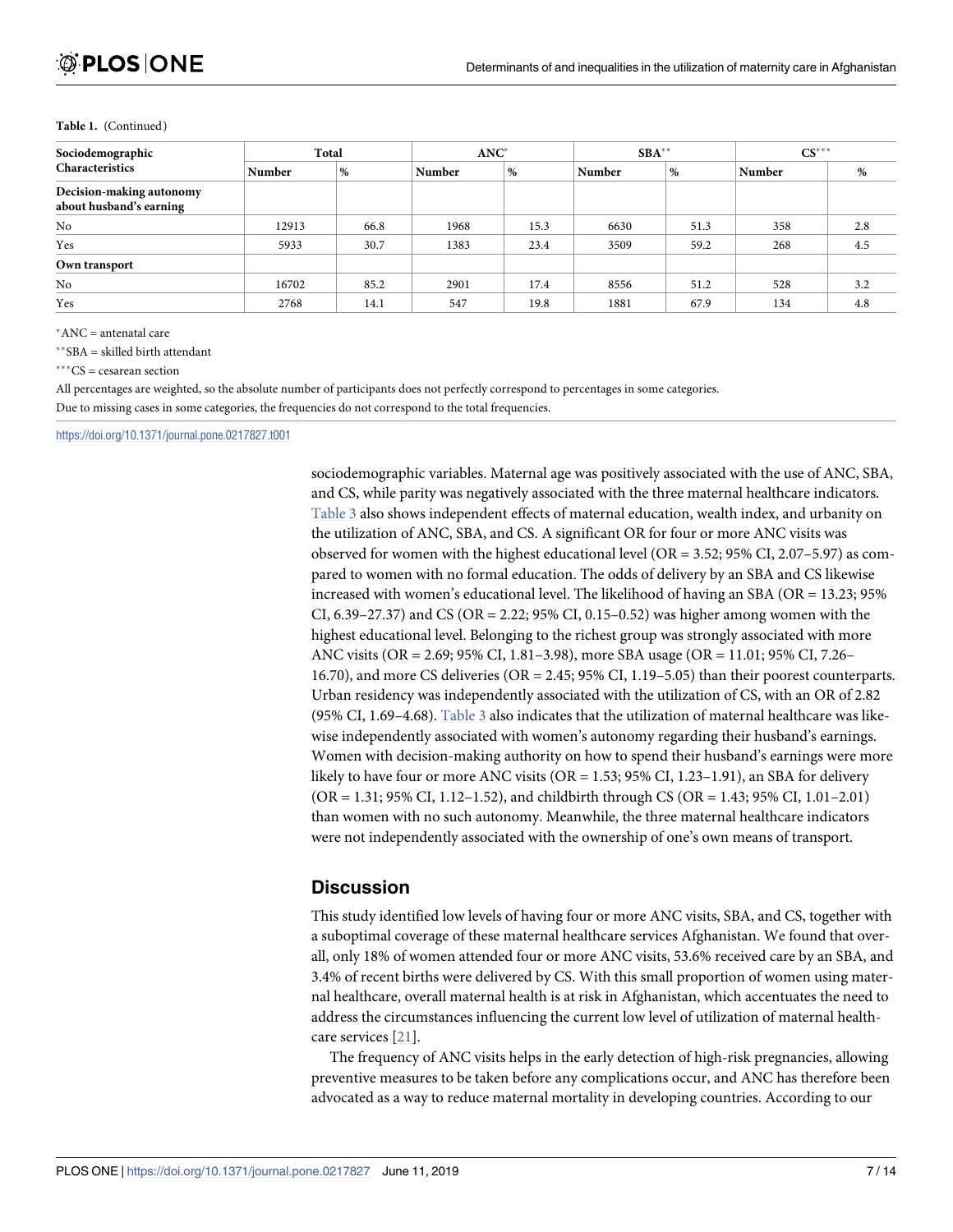<span id="page-7-0"></span>[Table](#page-4-0) 2. Maternal age- and parity-adjusted rates (95% confidence intervals) of ANC visits, SBA, and CS according to sociodemographic characteristics, using the study sample  $(N = 19,642)$  as the standard population for direct **standardization.**

| Characteristics                                     | $ANC^*$             | SBA **              | $CS$ ***         |  |
|-----------------------------------------------------|---------------------|---------------------|------------------|--|
| Overall rate                                        | $17.7(16.2 - 19.1)$ | $52.5(49.4 - 55.5)$ | $3.2(2.7-3.8)$   |  |
| Women's education                                   |                     |                     |                  |  |
| No education                                        | $14.8(13.4 - 16.1)$ | $47.6(44.6 - 50.5)$ | $2.6(2.2-3.0)$   |  |
| Primary                                             | $27.4(22.5 - 32.3)$ | 72.9 (67.9–77.9)    | $6.2(3.1-9.2)$   |  |
| Secondary                                           | $35.5(27.5-43.5)$   | $81.4(77.8 - 85.0)$ | $6.4(3.6-9.2)$   |  |
| Higher                                              | $52.5(39.2 - 65.7)$ | $95.3(93.1-97.5)$   | $12.1(5.8-18.5)$ |  |
| Husband's education                                 |                     |                     |                  |  |
| No education                                        | $14.1(12.4-15.8)$   | $42.5(39.1-45.9)$   | $2.3(1.8-2.9)$   |  |
| Primary                                             | $17.4(14.4-20.4)$   | 59.9 (55.6–64.3)    | $3.7(2.3-5.1)$   |  |
| Secondary                                           | $22.4(19.6-25.1)$   | $67.8(64.7-70.9)$   | $4.3(2.9-5.7)$   |  |
| Higher                                              | 37.7 (32.9–42.5)    | 78.2 (74.5–82.0)    | $6.7(4.0-9.4)$   |  |
| <b>Current working status</b>                       |                     |                     |                  |  |
| Not Working                                         | $16.7(13.1-20.3)$   | 54.0 (48.5–59.4)    | $3.5(1.9-5.2)$   |  |
| Working                                             | $17.8(16.3-19.2)$   | $52.2(49.1-55.3)$   | $3.1(2.5-3.7)$   |  |
| Wealth index                                        |                     |                     |                  |  |
| Poorest                                             | $10.3(8.4-12.1)$    | $25.5(22.4-28.6)$   | $1.0(0.5-1.5)$   |  |
| Poorer                                              | $11.3(9.0-13.7)$    | 39.6 (36.6–42.7)    | $2.2(1.4-3.0)$   |  |
| Middle                                              | $14.4(11.7-17.1)$   | $46.8(40.8 - 52.8)$ | $1.7(1.1-2.3)$   |  |
| Richer                                              | $19.8(16.8-22.7)$   | $67.7(64.1 - 71.2)$ | $3.6(2.4-4.7)$   |  |
| Richest                                             | 34.3 (29.9 - 38.7)  | $85.7(83.1 - 88.2)$ | $8.3(6.0-10.6)$  |  |
| <b>Urbanity</b>                                     |                     |                     |                  |  |
| Urban                                               | $31.8(28.4 - 35.1)$ | 79.7 (76.4-83.1)    | $8.1(6.2 - 9.9)$ |  |
| Rural                                               | $13.5(12.0-14.9)$   | $44.4(40.6-48.1)$   | $1.8(1.5-2.2)$   |  |
| Region                                              |                     |                     |                  |  |
| Northern                                            | 34.7 (28.7–40.8)    | 85.4 (80.1-90.8)    | $10.9(7.6-14.2)$ |  |
| North Eastern                                       | $27.8(20.1-35.6)$   | $54.0(45.0-63.1)$   | $1.6(0.5-2.8)$   |  |
| Western                                             | $40.3(35.4 - 45.3)$ | 55.5 (46.6–64.4)    | $3.6(1.7-5.4)$   |  |
| Central highland                                    | $32.2(23.0-41.5)$   | $63.8(50.3 - 77.3)$ | $3.9(2.0-5.8)$   |  |
| Capital                                             | $14.9(10.0-19.8)$   | 75.3 (69.7–80.9)    | $7.1(4.4-9.8)$   |  |
| Southern                                            | $25.4(19.0-31.7)$   | $65.6(55.1 - 76.0)$ | $2.8(1.7-4.0)$   |  |
| Southeastern                                        | $14.3(10.3-18.3)$   | $66.1(53.7-78.4)$   | $3.3(1.5-5.0)$   |  |
| Eastern                                             | $30.3(19.1-41.5)$   | $64.6(54.2 - 74.9)$ | $4.0(0.5 - 7.5)$ |  |
| Decision-making autonomy<br>about husband's earning |                     |                     |                  |  |
| No                                                  | $15.1(13.4-16.8)$   | $50.1(46.1-54.1)$   | $2.7(2.1-3.2)$   |  |
| Yes                                                 | $23.3(20.8-25.8)$   | $58.2(55.1 - 61.2)$ | $4.4(3.2 - 5.6)$ |  |
| Own transport                                       |                     |                     |                  |  |
| No                                                  | $17.2(15.7 - 18.7)$ | 50.1 (46.9–53.4)    | $3.0(2.5-3.5)$   |  |
| Yes                                                 | $20.0(16.6-23.4)$   | $66.6(62.9 - 70.3)$ | $4.7(3.1-6.4)$   |  |

 $*$ ANC = antenatal care

 $\mbox{``$SBA = skilled birth attendant}$ 

 $\mathrm{^{***}CS=}}$  cesarean section

<https://doi.org/10.1371/journal.pone.0217827.t002>

study, approximately 18% of mothers in Afghanistan attended four or more ANC visits, which does not demonstrate satisfactory progress in ANC service utilization. The adequate utilization of antenatal care depends on many factors, such as social, political, and economic status, as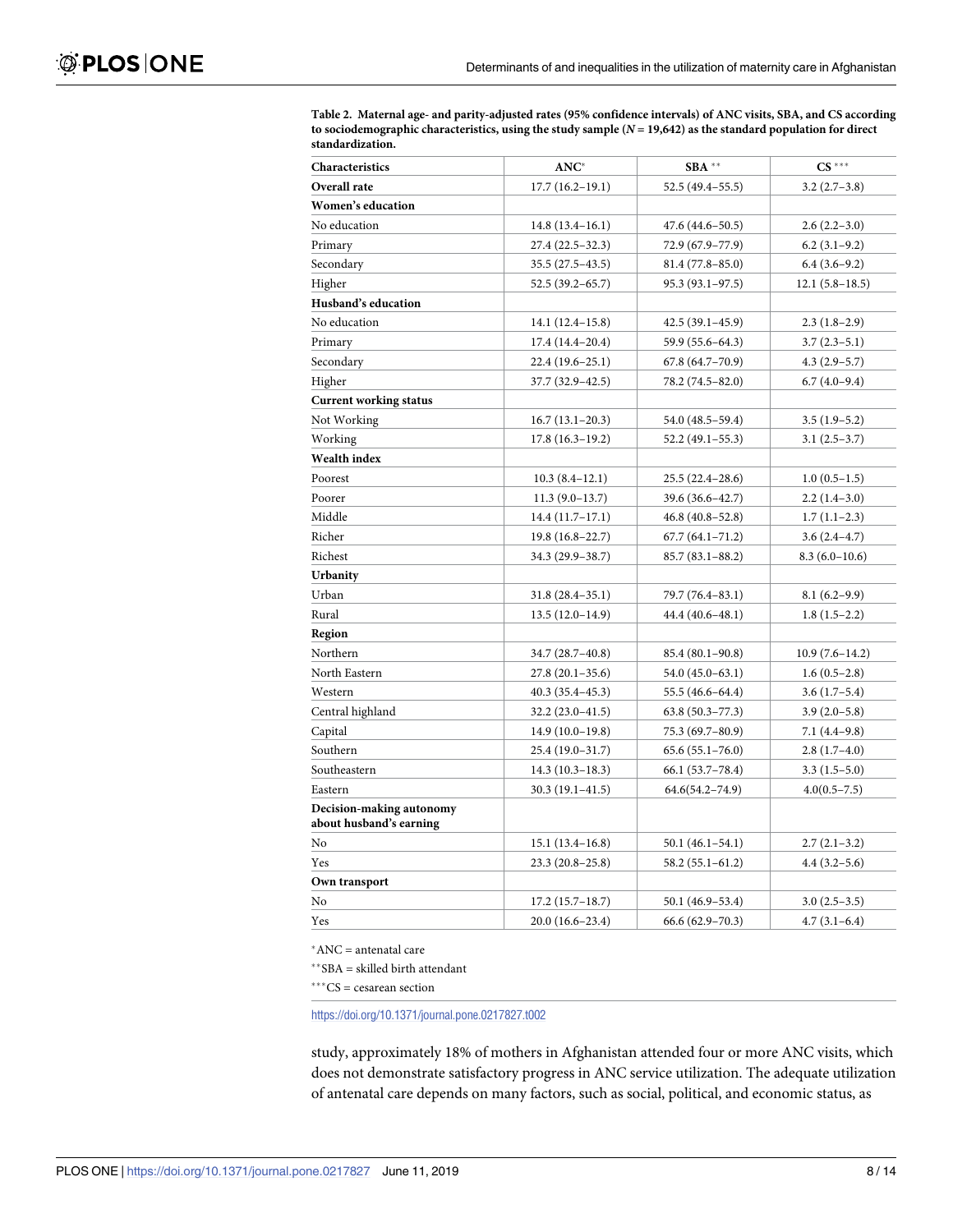| Characteristics                                        | ANC <sup>a</sup>        |                                  | SBA <sup>b</sup>           |                                  | CS <sup>c</sup>          |                                           |  |
|--------------------------------------------------------|-------------------------|----------------------------------|----------------------------|----------------------------------|--------------------------|-------------------------------------------|--|
|                                                        | Crude OR (95%CI)        | <b>Adjusted OR</b><br>$(95\%CI)$ | Crude OR (95%CI)           | <b>Adjusted OR</b><br>$(95\%CI)$ | Crude OR (95% CI)        | <b>Adjusted OR</b><br>$(95\% \text{ CI})$ |  |
| Women's age (years)                                    |                         |                                  |                            |                                  |                          |                                           |  |
| $15 - 19$                                              | 1.00 (Reference)        | 1.00 (Reference)                 | 1.00 (Reference)           | 1.00 (Reference)                 | 1.00 (Reference)         | 1.00 (Reference)                          |  |
| $21 - 24$                                              | $1.03(0.70-1.50)$       | $1.16(0.77-1.73)$ **             | $1.15(0.93 - 1.43)$ **     | $1.68(1.32 - 2.14)$ ***          | $0.42(0.81 - 1.41)$      | $0.75(0.40-1.41)$                         |  |
| $25 - 29$                                              | $0.94(0.65 - 1.38)$     | $1.41(0.90-2.20)$ ***            | $0.96(0.74 - 1.20)$        | $1.97(1.49-2.58)$ ***            | $0.96(0.65 - 3.26)$      | 1.61 $(0.79 - 3.26)$ **                   |  |
| $30 - 34$                                              | $0.96(0.68 - 1.36)$     | $1.63(1.00-2.65)$ ***            | $0.89(0.69 - 1.14)$        | $1.97(1.41-2.76)$ ***            | $1.56(0.88 - 3.17)$      | $1.47(0.68 - 3.17)$ **                    |  |
| $35 - 39$                                              | $1.04(0.69 - 1.55)$     | $1.86(0.97-3.54)$ ***            | $1.02(0.81 - 1.27)$        | $2.69(1.70-4.26)$ ***            | $2.58(1.16 - 5.67)$      | $2.38(1.11-5.12)$ ***                     |  |
| $40 - 44$                                              | $0.93(0.60 - 1.43)$     | $2.08(1.08-4.03)$ ***            | $0.75(0.56 - 1.00)$        | $2.57(1.58-4.13)$ ***            | $3.01(1.29 - 8.63)$      | $2.87(1.07-7.63)$ ***                     |  |
| $45 - 49$                                              | $0.98(0.55 - 1.73)$     | $2.46(1.04 - 5.83)$ ***          | $0.75(0.56 - 1.01)$        | 3.03 (1.96-4.68) ***             | 8.63 (5.81-15.33) ***    | 4.53 $(1.81 - 11.33)$ ***                 |  |
| Parity                                                 |                         |                                  |                            |                                  |                          |                                           |  |
| 1                                                      | 1.00 (Reference)        | 1.00 (Reference)                 | 1.00 (Reference)           | 1.00 (Reference)                 | 1.00 (Reference)         | 1.00 (Reference)                          |  |
| $2 - 3$                                                | $0.89(0.65-1.99)$       | $0.70(0.55 - 0.89)$              | $0.86(0.55 - 1.67)$        | $0.49(0.42 - 0.59)$              | $0.66(0.40-1.86)$        | $0.51(0.30-0.86)$ **                      |  |
| $4 - 6$                                                | $0.99(0.56 - 1.76)$     | $0.58(0.44 - 0.76)$              | $0.66(0.34-1.47)$          | $0.36(0.28 - 0.47)$              | $0.75(0.29-1.67)$ **     | $0.35(0.19 - 0.67)$                       |  |
| 7+                                                     | $1.55(0.62 - 0.98)$ *** | $0.55(0.32 - 0.93)$              | $0.40(0.30-0.65)$          | $0.30(0.20 - 0.45)$              | $1.28(0.15-1.52)$ ***    | $0.28(0.15-0.52)$                         |  |
| <b>Women's education</b>                               |                         |                                  |                            |                                  |                          |                                           |  |
| No education                                           | 1.00 (Reference)        | 1.00 (Reference)                 | 1.00 (Reference)           | 1.00 (Reference)                 | 1.00 (Reference)         | 1.00 (Reference)                          |  |
| Primary                                                | $2.14(1.66 - 2.77)$ *** | $1.78(1.37-2.31)$ ***            | $3.06(2.41-3.88)$ ***      | 2.32 (1.80-2.98) ***             | $2.54(1.93 - 3.34)$ ***  | $1.89(1.14-3.12)$ ***                     |  |
| Secondary                                              | $3.13(2.15-4.57)$ ***   | $2.26(1.55-3.29)$ ***            | $5.18(4.07-6.59)$ ***      | $2.79(2.18-3.57)$ ***            | 4.56 $(3.57 - 5.82)$ *** | $1.59(1.04-2.42)$ ***                     |  |
| Higher                                                 | 6.39 (3.70-9.03) ***    | $3.70(2.14-6.41)$ ***            | $9.80(12.97 - 17.48)$ ***  | $15.52(6.39-27.37)$ ***          | $8.26(6.2710.89)$ ***    | $2.22(1.11-4.42)$ ***                     |  |
| <b>Current working status</b>                          |                         |                                  |                            |                                  |                          |                                           |  |
| Not working                                            | 1.00 (Reference)        | 1.00 (Reference)                 | 1.00 (Reference)           | 1.00 (Reference)                 | 1.00 (Reference)         | 1.00 (Reference)                          |  |
| Working                                                | $0.94(0.74-1.20)$ ***   | $0.84(0.69-1.04)$ ***            | $1.08(0.89-1.31)$ ***      | $1.06(0.87-1.36)$ ***            | $0.51(0.38 - 0.68)$ ***  | $1.02(0.61 - 1.73)$                       |  |
| Wealth index                                           |                         |                                  |                            |                                  |                          |                                           |  |
| Poorest                                                | 1.00 (Reference)        | 1.00 (Reference)                 | 1.00 (Reference)           | 1.00 (Reference)                 | 1.00 (Reference)         | 1.00 (Reference)                          |  |
| Poorer                                                 | $1.11(0.83 - 1.49)$     | $1.14(0.86 - 1.58)$              | $1.91(1.65 - 2.21)$        | $1.95(1.67-2.29)$                | $1.29(0.82 - 2.03)$ **   | $2.17(1.26 - 3.72)$ ***                   |  |
| Middle                                                 | $1.45(1.07-1.97)$ ***   | $1.53(1.12-2.08)$ ***            | $2.55(1.93 - 3.37)$ ***    | $2.64(2.05-3.41)$ ***            | $2.31(1.50-3.55)$ ***    | $1.64(0.99 - 2.72)$ ***                   |  |
| Richer                                                 | $2.13(1.65-2.75)$ ***   | $1.89(1.42 - 2.53)$ ***          | $6.15(4.93 - 7.67)$ ***    | $5.55(4.37-7.05)$ ***            | 5.28 $(3.60 - 7.73)$ *** | $2.33(1.37-3.94)$ ***                     |  |
| Richest                                                | 4.50 (3.48-5.82) ***    | $2.69(1.81-3.98)$ ***            | $19.03(14.57 - 24.86)$ *** | $11.01(7.26 - 16.70)$ ***        | 9.34 (6.2413.98) ***     | $2.45(1.19-5.05)$ ***                     |  |
| Urbanity                                               |                         |                                  |                            |                                  |                          |                                           |  |
| Rural                                                  | 1.00 (Reference)        | 1.00 (Reference)                 | 1.00 (Reference)           | 1.00 (Reference)                 | 1.00 (Reference)         | 1.00 (Reference)                          |  |
| Urban                                                  | $2.96(2.44 - 3.60)$ *** | $1.61(1.18-2.19)$ ***            | $5.18(3.97 - 6.76)$ ***    | $1.45(1.02 - 2.07)$ ***          | $2.65(2.13-3.31)$ ***    | $2.82(1.69 - 4.68)$ ***                   |  |
| Decision-making<br>autonomy<br>about husband's earning |                         |                                  |                            |                                  |                          |                                           |  |
| No                                                     | 1.00 (Reference)        | 1.00 (Reference)                 | 1.00 (Reference)           | 1.00 (Reference)                 | 1.00 (Reference)         | 1.00 (Reference)                          |  |
| Yes                                                    | $1.37(1.14-1.65)$ ***   | $1.53(1.23-1.91)$ ***            | $1.14(0.98-1.32)$ ***      | $1.31(1.12-1.52)$ ***            | $1.63(1.21-2.31)$ ***    | $1.43(1.01-2.01)$ **                      |  |
| Own transport                                          |                         |                                  |                            |                                  |                          |                                           |  |
| No                                                     | 1.00 (Reference)        | 1.00 (Reference)                 | 1.00 (Reference)           | 1.00 (Reference)                 | 1.00 (Reference)         | 1.00 (Reference)                          |  |
| Yes                                                    | $0.97(0.89 - 1.23)$     | $0.88(0.70-1.10)$                | $1.16(0.89-1.28)$          | $1.20(0.99 - 1.44)$              | $1.51(1.82 - 2.79)$      | $1.21(0.82 - 1.79)$                       |  |

#### <span id="page-8-0"></span>Table 3. Crude and Adjusted odd ratios of ANC, SBA, and CS according to sociodemographic characteristics among respondents ( $N = 19,642$ ).

 $ANC =$  antenatal care

 $^{\rm b}\text{SBA}$  = skilled birth attendant

 $C$ S = cesarean section

OR: odds ratio; CI: confidence interval

 $^*P<.05$ 

 $^{\ast\ast}\mathrm{P} < .01$ 

\*\*\* $P < .001$ 

https://doi.org/10.1371/journal.pone.0217827.t003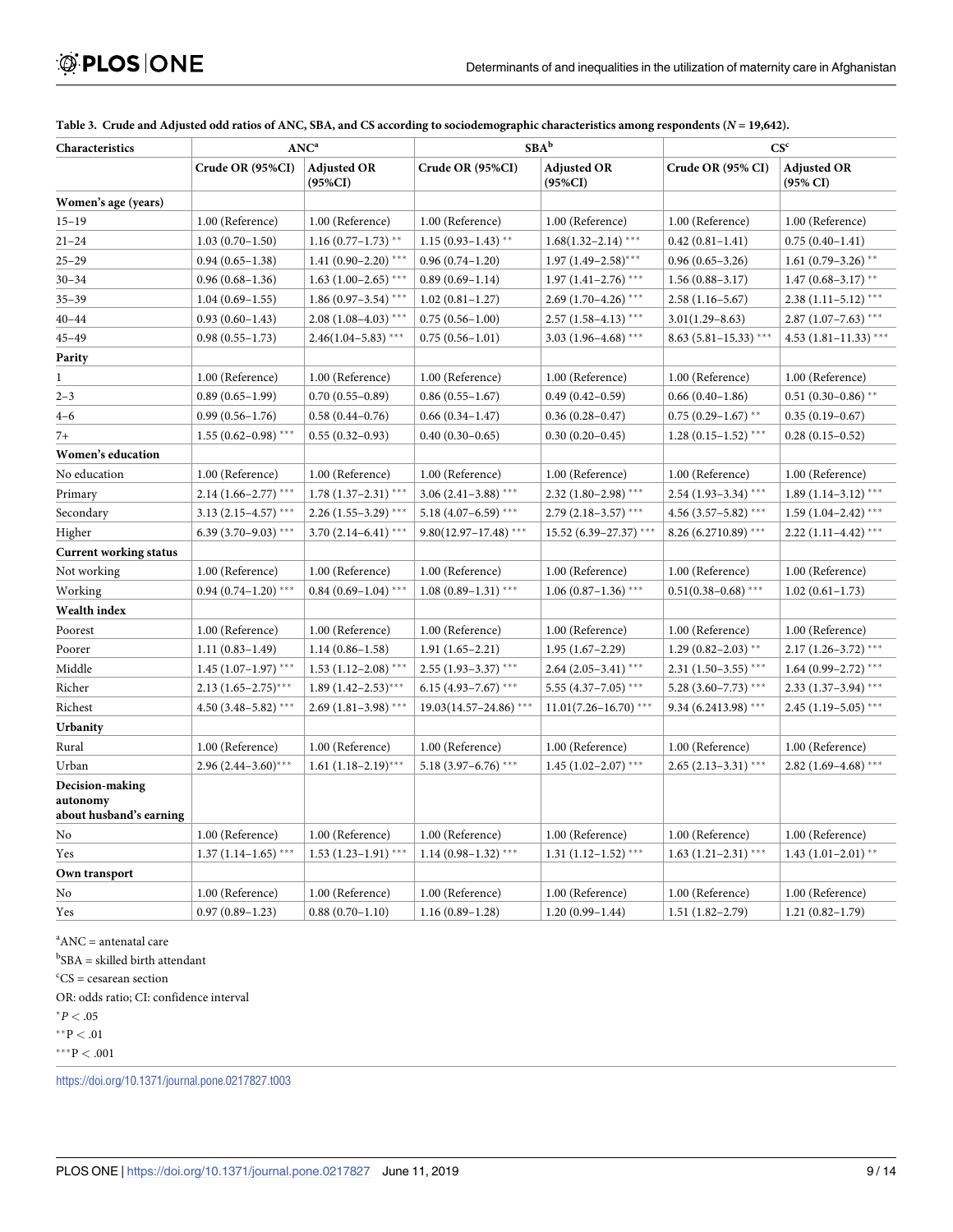<span id="page-9-0"></span>well as availability of health centers [[22](#page-12-0)]. However, the low level of ANC coverage in Afghanistan identified in this study is not surprising, and is in line with the findings of previous studies on maternal health service utilization in Afghanistan [\[23\]](#page-12-0).

Our findings were similar with a recent study done in Nepal, India and Sri Lanka that has shown wide differences in the use of maternal health care services in these South Asian countries where women had lower access in utilization of SBA [\[24\]](#page-12-0). Our analysis showed that the overall CS rate in recent births was 3.4% in Afghanistan, with huge socioeconomic disparities within the country. According to the 2015 WHO guidelines, a CS rate below 5% is considered as an inadequate level of accessibility in cases of obstetric complications that is hazardous to safe motherhood [\[25\]](#page-12-0).

The utilization of obstetric care services from well-trained health professionals and wellequipped medical institutions is widely recognized as an important causal factor in reducing maternal mortality [[26](#page-12-0)]. A literature review of CS utilization in developing countries demonstrates that various sociodemographic, cultural, and health system factors in low-income countries shape the utilization of CS, such as education, area of residence, poverty level, lack of decision-making power among women regarding their own health, the unavailability of lifesaving obstetrics services, the insufficient provision of medicines and equipment in the available emergency obstetric health units, long distances from basic health units, and the lack of SBAs [[26–29\]](#page-12-0). Unfortunately, all these risk factors are present in Afghanistan, where geographic barriers, lack of SBAs, and deficits in their knowledge about the proper use of drugs and supplies may well cause large obstacles to emergency obstetric care [\[30,31\]](#page-12-0).

In order to estimate the independent effect of each variable across all sociodemographic characteristics of the respondents, we simultaneously adjusted for the variables and found that education, wealth index, urbanity, and women's autonomy were independent determinants of maternal healthcare in Afghanistan. These findings are consistent with those of previous studies on the assessment of inequalities in maternal healthcare utilization in Afghanistan [\[18,19\]](#page-12-0).

Our study found that education was a powerful determinant of maternal healthcare utilization. The likelihood of having four or more ANC visits, SBA, and CS increased with the mother's educational level. These findings are consistent with previous studies that explored the positive association of educational attainment with uptake of maternal healthcare [\[32,](#page-12-0)[33](#page-13-0)]. Empirical evidence has suggested that maternal education is among the most important determinants of ANC utilization, after controlling for other factors [[34](#page-13-0)]. Our findings also indicated that the highest level of educational attainment in women and their husbands was associated with higher rates of delivery from SBAs (97% of women and 80% of husbands). The significant association of SBA utilization with education is quite evident in the present literature. Education plays an important role in women's healthcare utilization, and may provide women with information on safe motherhood and the possible hazards of inadequate care during pregnancy. Further, education sustains healthy lifestyles and positive choices by promoting health awareness and the likelihood of seeking high-quality healthcare services. A recent study from a rural district in Ghana explored factors associated with skilled delivery services utilization, highlighting that the mother's educational attainment was significantly associated with utilization of skilled delivery services [[35](#page-13-0)].

Maternal healthcare utilization was also found to be independently associated with wealth. The richest women were more likely to report ANC visits, SBA utilization, and CS. Conversely, the lowest coverage of ANC visits, SBA, and CS was seen in women from the poorest quintile. The existing data have identified poverty as an important factor responsible for the low utilization of maternity services. Low financial resources lead to less access to maternal healthcare facilities, as poor households lack the ability to pay for the cost of transportation; thus, the accessibility of health facilities located long distances away becomes a huge barrier, specifically,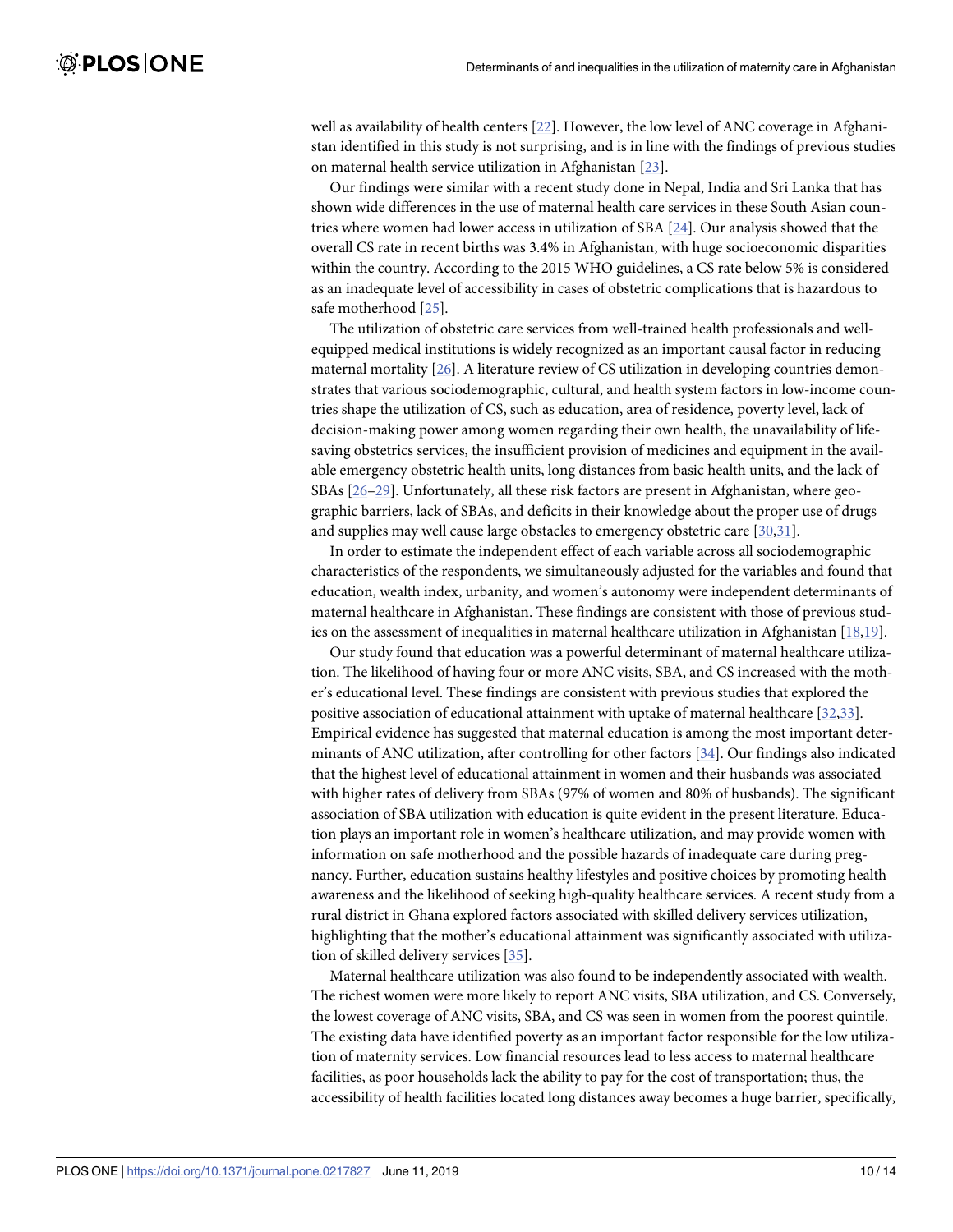<span id="page-10-0"></span>these financial and transportation problems have been found to lead to the low utilization of maternal healthcare in rural areas in Afghanistan [\[29\]](#page-12-0). The literature suggests that several other factors also play a significant role in the use of maternal healthcare besides transportation and distance to the health facility, such as poor infrastructure, lack of services, staff shortages, and attitudes of healthcare providers [[30](#page-12-0)].

Women's autonomy, as measured by decision-making authority over how to spend their husband's earnings, also had an important influence on maternal service utilization in our study. This effect was largely independent of other sociodemographic factors, such as education and wealth index ([Table](#page-8-0) 3). The findings of this study showed that the likelihood of attending four or more ANC visits, SBA, and delivery by CS was greater in women who had decision-making autonomy regarding their husband's earnings. Although few women had autonomy to decide about their husband's earnings (31%), those women showed a positive association with maternal healthcare, indicating that women's autonomy can enhance maternal healthcare utilization. Women's autonomy has been poorly studied in developing countries; the few existing studies have suggested that utilization of maternal healthcare services is greater among more autonomous women, as measured in relation to the spending of money, than among those whose spending is controlled by other people. Thus, women's autonomy has a positive impact on maternal and child healthcare utilization behavior [[36](#page-13-0),[37](#page-13-0)]. Women's lack of autonomy is an important issue in Afghanistan, where women have restricted abilities to access and/or receive maternal and child healthcare. Most women did not have permission to go outside, and most are forbidden to be alone when in public. Husbands and in-laws are mostly the decision-makers in Afghanistan [\[38\]](#page-13-0).

Our study found wide regional, and urban/rural disparities, with low rates of ANC visits in rural areas (13.6%), and the southern region (5.5%), as compared to relatively high coverage of ANC in urban areas (31.7%), and the capital region (33.1%). These findings have been confirmed by other studies in Afghanistan [[17](#page-12-0),[18,23\]](#page-12-0).

Much has been written on regional, urban/rural, and ethnic inequalities in maternal healthcare utilization in developing countries [[34](#page-13-0),[39](#page-13-0)]. The exact causes of low utilization of maternal healthcare in rural and poor regions are not well known, but various cultural and economic factors such as traditional beliefs, lack of awareness of modern technology, and the inaccessibility of health services might well act as major factors contributing to the low utilization of maternal healthcare services in rural and urban areas [[40–42\]](#page-13-0). All these factors contribute equally in Afghanistan; the low educational status of men and women, their cultural beliefs, and restrictions on women's ability to access and decide upon their own healthcare have led to low utilization of maternal healthcare services despite their availability in the area [\[43\]](#page-13-0).

Our findings showed that in households that had their own means of transport (car or truck), there was greater utilization of SBA (67.9%) and CS (4.8%) than among their counterparts who did not have their own means of transport. However, after controlling for other factors, this effect diminished. In our study, no association was observed between the working status of women and their utilization of maternal healthcare.

This study used the most recent national level data which included 29,461 women with a response rate of 97%. However, it has some limitations. First, this is a cross-sectional study measuring exposure and outcome variables at the same time, which hampers the ability to draw causal inferences. However, reverse causality (i.e., maternal healthcare utilization affecting sociodemographic factors) is not reasonably possible. Second, our analysis was restricted to the last birth that occurred during the five years preceding the survey. This is because we focused the most recent status of maternal healthcare in Afghanistan. Third, this study is based on self-reported information by respondents and may be subject to recall bias.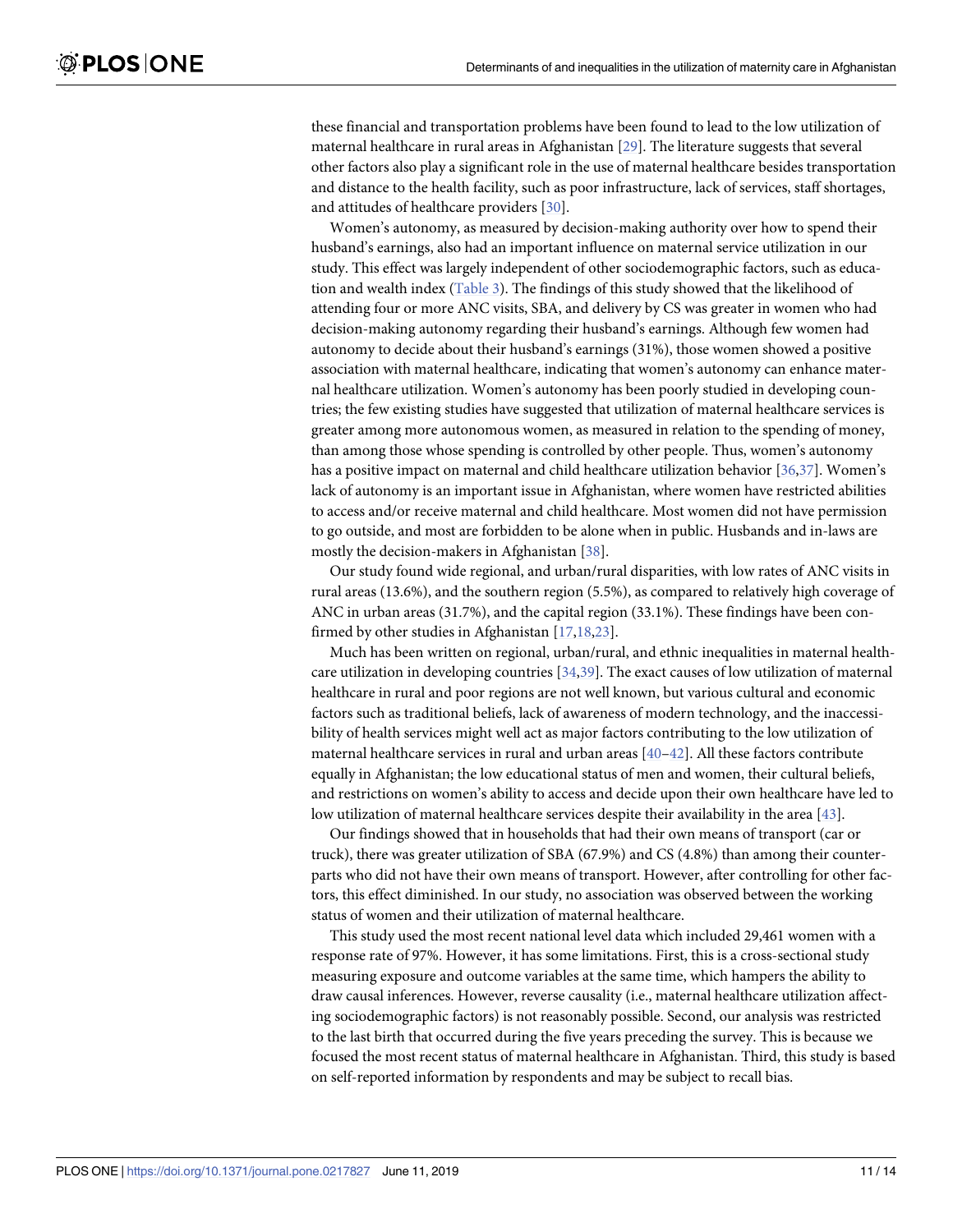#### <span id="page-11-0"></span>**Conclusions**

This study highlighted the low utilization of maternal healthcare (ANC, SBA, and CS), with wide disparities among certain socioeconomic determinants of health. Women's education, wealth status, urbanity, and autonomy were found to be the major determinants of service utilization. This underscores the need for an adequate health strategy and the implementation of policies to raise awareness among communities to improve maternal healthcare uptake through multipurpose approaches to address both societal and medical issues faced by the women of Afghanistan. Access to emergency obstetric services should be ensured in remote locations to prevent obstetric complications. In conclusion, basic and comprehensive maternal healthcare services should be received by every woman to improve maternal health.

#### **Author Contributions**

**Conceptualization:** Sarwat Mumtaz.

**Data curation:** Sarwat Mumtaz.

**Formal analysis:** Sarwat Mumtaz.

**Methodology:** Sarwat Mumtaz, Young-Ho Khang.

**Supervision:** Jinwook Bahk, Young-Ho Khang.

**Validation:** Jinwook Bahk, Young-Ho Khang.

**Visualization:** Young-Ho Khang.

**Writing – original draft:** Sarwat Mumtaz.

**Writing – review & editing:** Sarwat Mumtaz, Jinwook Bahk, Young-Ho Khang.

#### **References**

- **[1](#page-1-0).** Alkema L, Chou D, Hogan D, Zhang S, Moller A-B, Gemmill A, et al. Global, regional, and national levels and trends in maternal mortality between 1990 and 2015, with scenario-based projections to 2030: a systematic analysis by the UN Maternal Mortality Estimation Inter-Agency Group. The Lancet. 2016; 387(10017):462–74.
- **[2](#page-1-0).** Kassebaum NJ, Barber RM, Bhutta ZA, Dandona L, Gething PW, Hay SI, et al. Global, regional, and national levels of maternal mortality, 1990–2015: a systematic analysis for the Global Burden of Disease Study 2015. The Lancet. 2016; 388(10053):1775–1812.
- **[3](#page-1-0).** Koblinsky M, Moyer CA, Calvert C, Campbell J, Campbell OM, Feigl AB, et al. Quality maternal healthcare for every woman, everywhere: a call to action. The Lancet. 2016; 388(10057):2307–20.
- **[4](#page-1-0).** Mumtaz S, Bahk J, Khang YH. Rising trends and inequalities in cesarean section rates in Pakistan: Evidence from PakistanDemographic and Health Surveys, 1990–2013. PLoS ONE. 2017; 12(10): e0186563. <https://doi.org/10.1371/journal.pone.0186563> PMID: [29040316](http://www.ncbi.nlm.nih.gov/pubmed/29040316)
- **[5](#page-1-0).** Bartlett L, LeFevre A, Zimmerman L, Saeedzai SA, Torkamani S, Zabih W, et al. Progress and inequities in maternal mortality in Afghanistan (RAMOS-II): a retrospective observational study. The Lancet Global Health. 2017; 5(5):e545–e555. [https://doi.org/10.1016/S2214-109X\(17\)30139-0](https://doi.org/10.1016/S2214-109X(17)30139-0) PMID: [28395847](http://www.ncbi.nlm.nih.gov/pubmed/28395847)
- **[6](#page-1-0).** World Bank. Health Nutrition and Population Statistics [\[http://data.worldbank.org/data-catalog/health](http://data.worldbank.org/data-catalog/health-nutrition-and-population-statistics)[nutrition-and-population-statistics\]](http://data.worldbank.org/data-catalog/health-nutrition-and-population-statistics). Accessed on 14 Feb. 2017.
- **[7](#page-1-0).** WHO, UNFPA, World Bank, and United Nations,: Trends in maternal mortality: 1990 to 2015: Estimates by WHO, UNICEF, UNFPA, The World Bank and the United Nations Population Division. 2015.
- **[8](#page-1-0).** Griffiths P, Stephenson R. Understanding users'perspectives of barriers to maternal health care use in Maharashtra. Journal of Biosocial Science India. 2001; 33(3):339–59.
- **9.** Houweling TA, Ronsmans C, Campbell OM, Kunst AE. Huge poor-rich inequalities in maternity care: an international comparative study of maternity and child care in developing countries. Bulletin of the World Health Organization. 2007; 85:745–54. <https://doi.org/10.2471/BLT.06.038588> PMID: [18038055](http://www.ncbi.nlm.nih.gov/pubmed/18038055)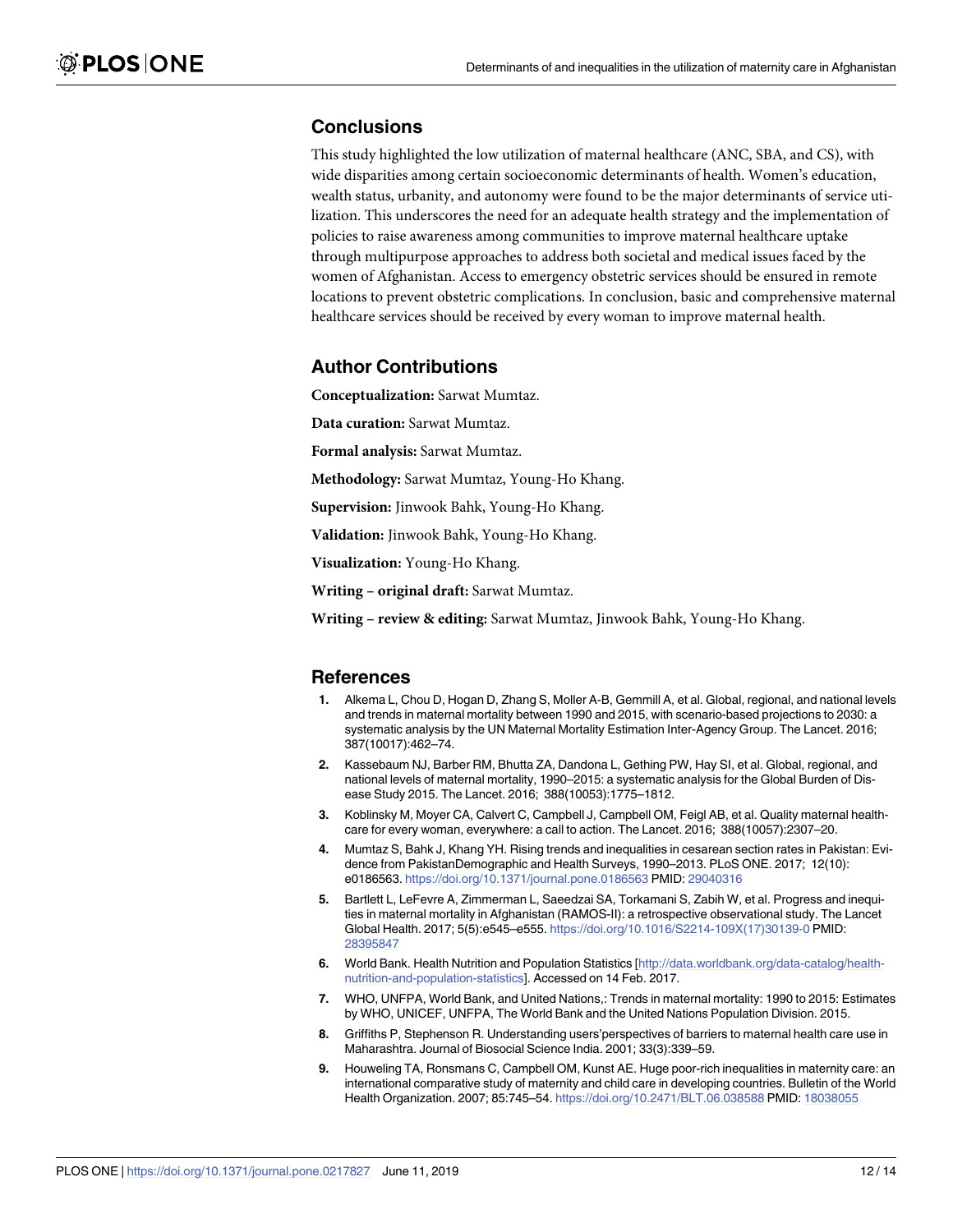- <span id="page-12-0"></span>**10.** Dhakal S, Chapman GN, Simkhada PP, Van Teijlingen ER, Stephens J, Raja AE. Utilisation of postnatal care among rural women in Nepal. BMC pregnancy and childbirth. 2007; 7(1):19.
- **11.** Patel R, Ladusingh L. Do physical proximity and availability of adequate infrastructure at Public Health Facility Increase Institutional Delivery? A three level hierarchical model approach. PloS One. 2015; 10 (12):e0144352. <https://doi.org/10.1371/journal.pone.0144352> PMID: [26689199](http://www.ncbi.nlm.nih.gov/pubmed/26689199)
- **[12](#page-1-0).** Tsawe M, Moto A, Netshivhera T, Ralesego L, Nyathi C, Susuman AS. Factors influencing the use of maternal healthcare services and childhood immunization in Swaziland. International journal for equity in health. 2015; 14(1):32.
- **[13](#page-1-0).** World Health Organization (2017). Maternal health. Retrieved from [http://www.who.int/maternal-health/](http://www.who.int/maternal-health/en) [en](http://www.who.int/maternal-health/en)
- **[14](#page-1-0).** World Health Organization: WHO recommendations on antenatal care for a positive pregnancy experience. In. Genevea, Switzerland: WHO 2016.
- **[15](#page-2-0).** World Health Organization: Making pregnancy safer: the critical role of the skilled attendant: a joint statement by WHO, ICM and FIGO. 2004.
- **[16](#page-2-0).** Kim C, Saeed KM, Salehi AS, Zeng W. An equity analysis of utilization of health services in Afghanistan using a national household survey. BMC Public Health. 2016; 16(1):1226. [https://doi.org/10.1186/](https://doi.org/10.1186/s12889-016-3894-z) [s12889-016-3894-z](https://doi.org/10.1186/s12889-016-3894-z) PMID: [27919238](http://www.ncbi.nlm.nih.gov/pubmed/27919238)
- **[17](#page-2-0).** Al Kibria G.M., et al. Determinants of early neonatal mortality in Afghanistan: an analysis of the Demographic and Health Survey 2015. Globalization and health. 2018 Dec; 14(1):47. [https://doi.org/10.1186/](https://doi.org/10.1186/s12992-018-0363-8) [s12992-018-0363-8](https://doi.org/10.1186/s12992-018-0363-8) PMID: [29743085](http://www.ncbi.nlm.nih.gov/pubmed/29743085)
- **[18](#page-9-0).** Akseer N, Bhatti Z, Rizvi A, Salehi AS, Mashal T, Bhutta ZA. Coverage and inequalities in maternal and child health interventions in Afghanistan. BMC Public Health. 2016; 16 Suppl 2:797.
- **[19](#page-2-0).** Akseer N, Salehi AS, Hossain SM, Mashal MT, Rasooly MH, Bhatti Z, et al. Achieving maternal and child health gains in Afghanistan: a Countdown to 2015 country case study. Lancet Glob Health. 2016; 4(6):e395–413. [https://doi.org/10.1016/S2214-109X\(16\)30002-X](https://doi.org/10.1016/S2214-109X(16)30002-X) PMID: [27198844](http://www.ncbi.nlm.nih.gov/pubmed/27198844)
- **[20](#page-3-0).** Central Statistics Organization (CSO) MoPHM, and ICF.2017. Afghanistan Demographic and Health Survey 2015. Kabul, Afghanistan: Central Statistics Organization.
- **[21](#page-6-0).** Azimi MD, Najafizada SA, Khaing IK, Hamajima N. Factors influencing non-institutional deliveries in Afghanistan: secondary analysis of the afghanistan mortality survey 2010. Nagoya Journal of Medical Science. 2015; 77(1–2):133–43. PMID: [25797978](http://www.ncbi.nlm.nih.gov/pubmed/25797978)
- **[22](#page-9-0).** Rasooly MH, Govindasamy P, Aqil A, Rutstein S, Arnold F, Noormal B, et al. Success in reducing maternal and child mortality in Afghanistan. Global Public Health. 2014; 9 Suppl 1:S 29 42.
- **[23](#page-9-0).** Simkhada B, Teijlingen ERv, Porter M, Simkhada P. Factors affecting the utilization of antenatal care in developing countries: systematic review of the literature. J Adv Nurs. 2008; 61(3):244–60. [https://doi.](https://doi.org/10.1111/j.1365-2648.2007.04532.x) [org/10.1111/j.1365-2648.2007.04532.x](https://doi.org/10.1111/j.1365-2648.2007.04532.x) PMID: [18197860](http://www.ncbi.nlm.nih.gov/pubmed/18197860)
- **[24](#page-9-0).** Shahi P., et al. (2017). Inequity in the Utilization of Maternal-Health Care Services in South Asia: Nepal, India and Sri Lanka. International Journal of Health Sciences and Research 7(1): 271–281.
- **[25](#page-9-0).** Fact File of Maternal Health. [http://www.who.int/features/factfiles/maternal\\_health/en/](http://www.who.int/features/factfiles/maternal_health/en/) 2015. Accessed 22 May, 2017.
- **[26](#page-9-0).** Leone T. Demand and supply factors affecting the rising overmedicalization of birth in India. International Journal of Gynecology and Obstetrics. 2014; 127(2):157–62. [https://doi.org/10.1016/j.ijgo.2014.](https://doi.org/10.1016/j.ijgo.2014.05.018) [05.018](https://doi.org/10.1016/j.ijgo.2014.05.018) PMID: [25064013](http://www.ncbi.nlm.nih.gov/pubmed/25064013)
- **27.** Ahmed S, Khan MM: A maternal health voucher scheme: what have we learned from the demand-side financing scheme in Bangladesh? Health Policy Plan. 2011; 26(1):25–32. [https://doi.org/10.1093/](https://doi.org/10.1093/heapol/czq015) [heapol/czq015](https://doi.org/10.1093/heapol/czq015) PMID: [20375105](http://www.ncbi.nlm.nih.gov/pubmed/20375105)
- **28.** Ecker J: Elective cesarean delivery on maternal request. JAMA. 2013; 309(18):1930–6. [https://doi.org/](https://doi.org/10.1001/jama.2013.3982) [10.1001/jama.2013.3982](https://doi.org/10.1001/jama.2013.3982) PMID: [23652524](http://www.ncbi.nlm.nih.gov/pubmed/23652524)
- **[29](#page-9-0).** Bailey P, Paxton A, Lobis S, Fry D. The availability of life-saving obstetric services in developing countries: An in-depth look at the signal functions for emergency obstetric care. Int J Gynecol Obstet. 2006; 93(3):285–91.
- **[30](#page-9-0).** Rahmani Z, Brekke M: Antenatal and obstetric care in Afghanistan–a qualitative study among health care receivers and health care providers. BMC Health Serv Res. 2013; 13:166. [https://doi.org/10.1186/](https://doi.org/10.1186/1472-6963-13-166) [1472-6963-13-166](https://doi.org/10.1186/1472-6963-13-166) PMID: [23642217](http://www.ncbi.nlm.nih.gov/pubmed/23642217)
- **[31](#page-9-0).** Newbrander W, Natiq K, Shahim S, Hamid N, Skena NB. Barriers to appropriate care for mothers and infants during the perinatal period in rural Afghanistan: a qualitative assessment. Glob Public Health.2014; 9:S93–109. <https://doi.org/10.1080/17441692.2013.827735> PMID: [24003851](http://www.ncbi.nlm.nih.gov/pubmed/24003851)
- **[32](#page-9-0).** Weitzman A. The effects of women's education on maternal health: Evidence from Peru. Social Science & Medicine. 2017; 180:1–9.